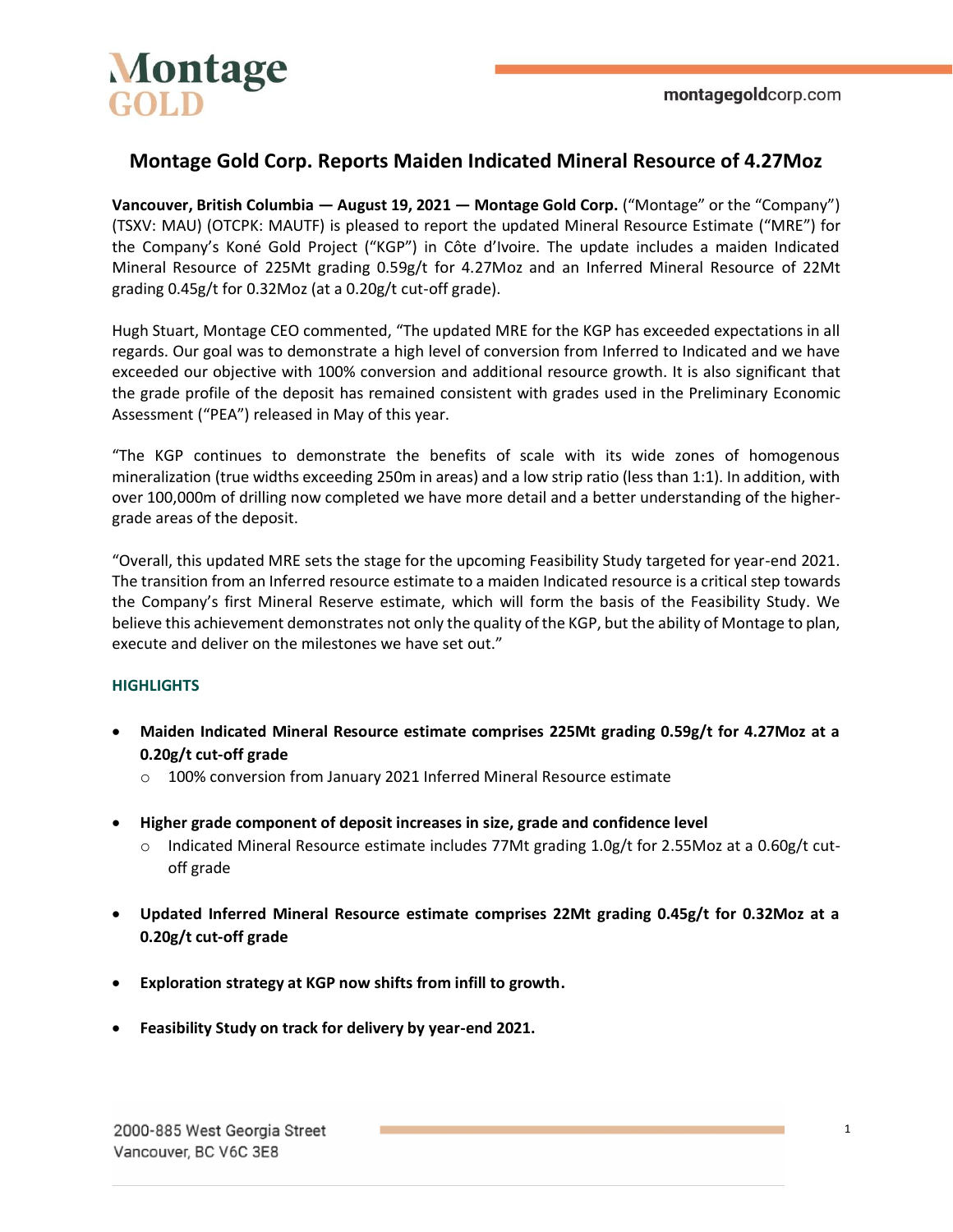### **DETAILS**

### **Updated Mineral Resource Estimate**

The updated MRE was undertaken by MPR Geological Consultants of Perth, Australia ("MPR") who estimated recoverable mineral resources using Multiple Indicator Kriging ("MIK"). Relative to information available for the January 2021 Inferred MRE, the current dataset includes information for an additional 56,544m of drill holes (38,940m of core and 17,604m of reverse circulation ("RC")). This drilling was completed within the Koné deposit resource area after the January 2021 Inferred MRE, providing a total of 102,249m (54,703m of core and 45,545m of RC) on which the updated MRE has been based.

The updated MRE is reported within an optimal pit shell based on a US\$1,500/oz gold price and is shown below at a range of cut-off grades. A cut-off grade of 0.2g/t is the preferred scenario.

| <b>Cut-off Grade</b> |      | <b>Indicated</b> |               | <b>Inferred</b> |          |               |  |
|----------------------|------|------------------|---------------|-----------------|----------|---------------|--|
| Au $g/t$             | Mt   | Au $g/t$         | <b>Au Moz</b> | Mt              | Au $g/t$ | <b>Au Moz</b> |  |
| 0.1                  | 278  | 0.51             | 4.56          | 32              | 0.35     | 0.36          |  |
| 0.2                  | 225  | 0.59             | 4.27          | 22              | 0.45     | 0.32          |  |
| 0.3                  | 168  | 0.70             | 3.78          | 14              | 0.56     | 0.25          |  |
| 0.4                  | 128  | 0.82             | 3.37          | 9.0             | 0.69     | 0.20          |  |
| 0.5                  | 99.1 | 0.92             | 2.93          | 5.9             | 0.81     | 0.16          |  |
| 0.6                  | 76.9 | 1.03             | 2.55          | 3.9             | 0.95     | 0.12          |  |
| 0.7                  | 59.9 | 1.14             | 2.20          | 3.2             | 1.1      | 0.10          |  |
| 0.8                  | 46.8 | 1.25             | 1.88          | 1.9             | 1.2      | 0.07          |  |

#### **Table 1: Updated Mineral Resource Estimate by Cut-off Grade**

Notes

- 1. Indicated Mineral Resources and Inferred Mineral Resources are reported in accordance with NI 43-101 with an effective date of the  $12<sup>th</sup>$  of August 2021, for the Koné deposit within the KGP.
- 2. The updated MRE is reported on a 100% basis and is constrained within an optimal pit shell generated at a gold price of US\$1,500/ounce.
- 3. The identified Mineral Resources are classified according to the "CIM" definitions of Indicated Mineral Resources and Inferred Mineral Resources.
- 4. The updated MRE was prepared by Mr. Jonathon Abbott of MPR Geological Consultants of Perth, Australia who is a Qualified Person as defined by NI 43-101.
- 5. The estimates at 0.2g/t cut-off grade represent the base case or preferred scenario.
- 6. Mineral Resources that are not Mineral Reserves do not have demonstrated economic viability.
- 7. The Company will file an NI 43-101 Technical Report on the updated MRE within 45 days of this release.

Table 2 (below) shows a comparison of the updated MRE against the January 2021 MRE across a range of cut-off grades to demonstrate conversion of Mineral Resources from Inferred to Indicated and illustrate the change in tonnage, grade, and ounces.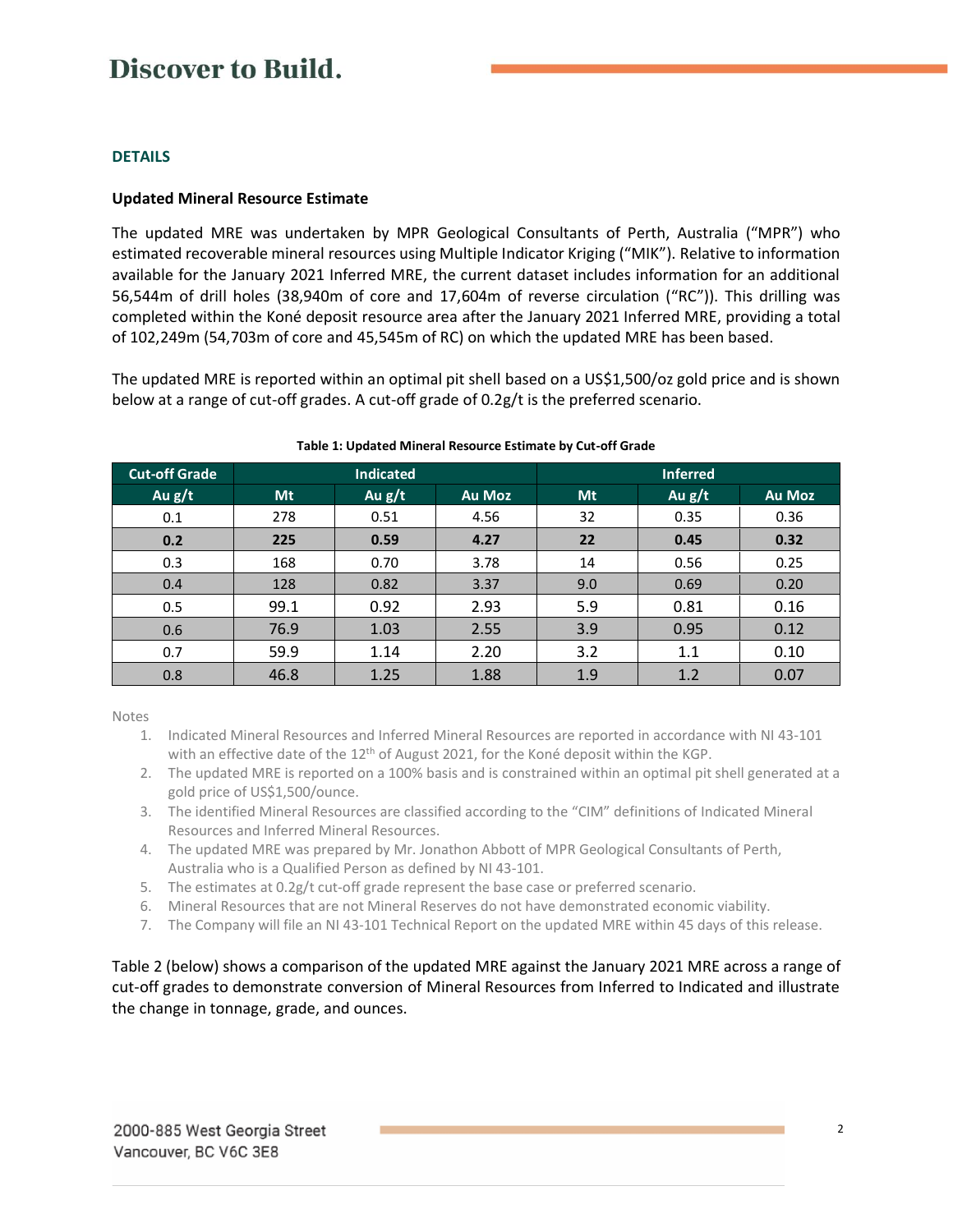| Cut-off  | <b>August 2021 Updated MRE</b>    |          |        |                                  |          |               |                                  | <b>January 2021 MRE</b> |               |  |
|----------|-----------------------------------|----------|--------|----------------------------------|----------|---------------|----------------------------------|-------------------------|---------------|--|
| Grade    | <b>Indicated Mineral Resource</b> |          |        | <b>Inferred Mineral Resource</b> |          |               | <b>Inferred Mineral Resource</b> |                         |               |  |
| Au $g/t$ | Mt                                | Au $g/t$ | Au Moz | Mt                               | Au $g/t$ | <b>Au Moz</b> | Mt                               | Au $g/t$                | <b>Au Moz</b> |  |
| 0.1      | 278                               | 0.51     | 4.56   | 32                               | 0.35     | 0.36          | 255                              | 0.51                    | 4.18          |  |
| 0.2      | 225                               | 0.59     | 4.27   | 22                               | 0.45     | 0.32          | 211                              | 0.59                    | 4.00          |  |
| 0.3      | 168                               | 0.70     | 3.78   | 14                               | 0.56     | 0.25          | 161                              | 0.69                    | 3.57          |  |
| 0.4      | 128                               | 0.82     | 3.37   | 9.0                              | 0.69     | 0.20          | 123                              | 0.80                    | 3.16          |  |
| 0.5      | 99.1                              | 0.92     | 2.93   | 5.9                              | 0.81     | 0.16          | 95.6                             | 0.90                    | 2.77          |  |
| 0.6      | 76.9                              | 1.03     | 2.55   | 3.9                              | 0.95     | 0.12          | 74.1                             | 1.0                     | 2.38          |  |
| 0.7      | 59.9                              | 1.14     | 2.20   | 3.2                              | 1.1      | 0.10          | 57.5                             | 1.1                     | 2.03          |  |
| 0.8      | 46.8                              | 1.25     | 1.88   | 1.9                              | 1.2      | 0.07          | 44.7                             | 1.2                     | 1.72          |  |

#### **Table 2: Comparison of August 2021 Updated MRE to January 2021 MRE**

Notes

- 1. Refer to SEDAR NI 43-101 Technical Report entitled "NI 43-101 Technical Report on the Morondo Gold Project, Côte d'Ivoire" with effective date of January 27, 2021.
- 2. See Table 1 for disclosures relating to the Updated MRE.

Drilling in 2021 has been successful both in achieving 100% conversion of the Inferred resources tested by the infill drilling, and adding additional Indicated and Inferred resources. Importantly, this has been done while maintaining or slightly improving the grade profile across the range of cut-off grades. The successful conversion from Inferred to Indicated can be attributed to the mineralization style and its consistency across extreme widths as well as the modelling approach taken by Montage and its consultants.

Figure 1 shows a typical cross-section through the Koné deposit with the updated block model. Expansion of the deposit was primarily derived from down plunge drilling in the south and at depth along the 2.4km of strike length.

An important aspect of the updated MRE is that with more than double the amount of drilling completed since the January 2021 MRE, the higher-grade areas of the deposit are now defined with greater resolution. This will allow the next phase of drilling to target expansion of these zones even further.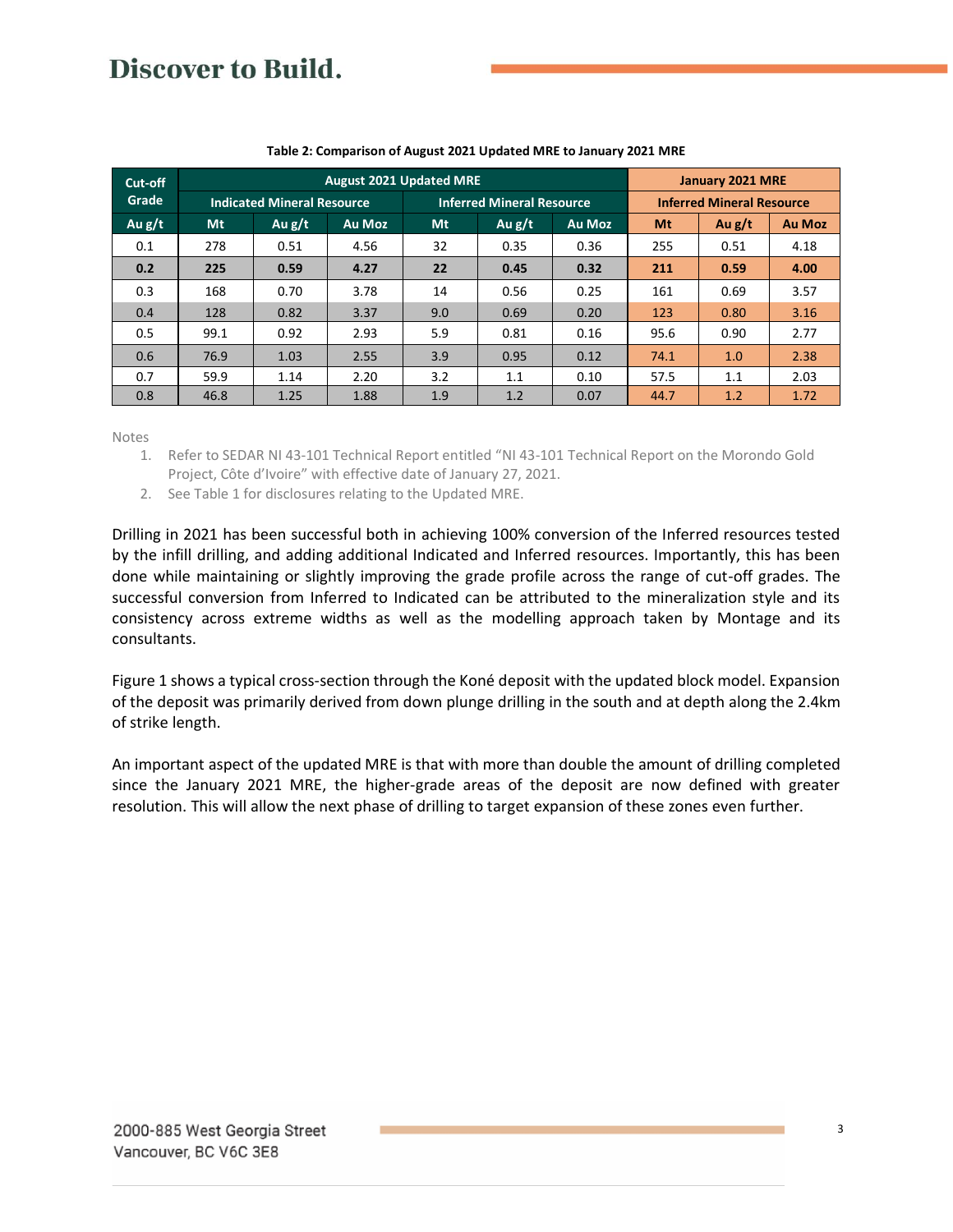

**Figure 1: Koné Deposit Cross-Section**

## **Future Exploration Strategy at the KGP**

With the successful resource conversion demonstrated by the updated MRE, the KGP has been significantly de-risked as the project advances towards the completion of a Feasibility Study. All resource drilling to support the completion of the Feasibility Study is now complete.

Exploration will now focus on further expansion of the mineralization at the Koné deposit, particularly the zones of higher grade, and will continue the evaluation of other prospects on the Koné Exploration License.

The Company also expects to be awarded at least one new Exploration License by the government of Côte d'Ivoire in the coming quarter and is excited at the prospect of conducting district scale exploration for the first time. With the addition of new ground to explore, the Company's strategy will be to identify satellite deposits that can be mined and trucked to a central processing facility at the KGP.

### **ABOUT MONTAGE GOLD CORP.**

Montage is a Canadian-based precious metals exploration and development company focused on opportunities in Côte d'Ivoire. The Company's flagship property is the Koné Gold Project, located in northwest Côte d'Ivoire, which currently hosts an Indicated Mineral Resource of 225Mt grading 0.59g/t for 4.27Moz of gold, based on a 0.20g/t cut-off grade and an Inferred Mineral Resource of 22Mt grading 0.45g/t for 0.32Moz of gold, based on a 0.20g/t cut-off grade. Montage has a management team and Board with significant experience in discovering and developing gold deposits in Africa. The Company is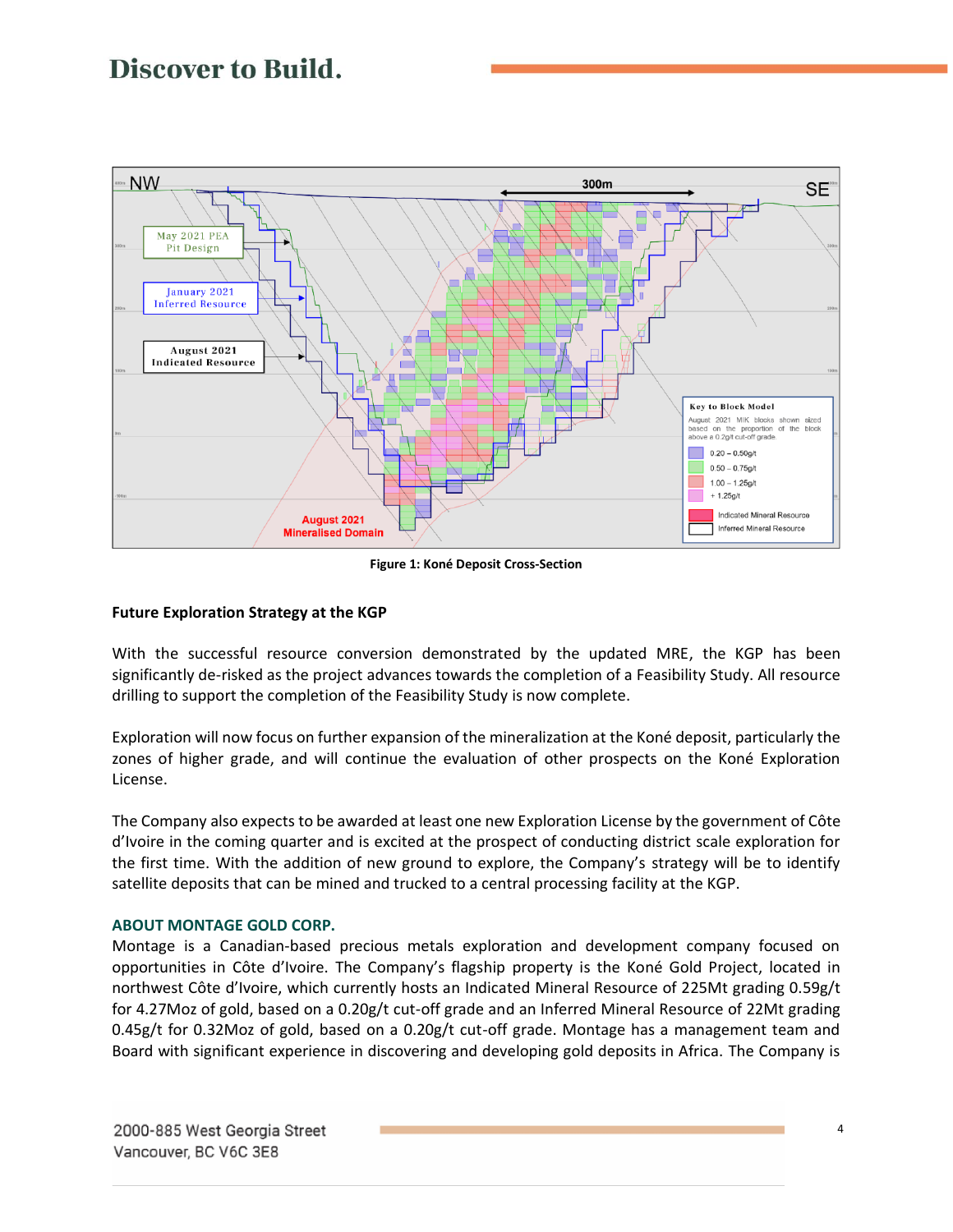rapidly progressing work programs at the Koné Gold Project towards completion of a Feasibility Study by the end of 2021.

#### **CONTACT INFORMATION**

| <b>Hugh Stuart</b>          | <b>Adam Spencer</b>                             |
|-----------------------------|-------------------------------------------------|
| Chief Executive Officer     | Executive Vice President, Corporate Development |
| hstuart@montagegoldcorp.com | aspencer@montagegoldcorp.com                    |
|                             | mobile: +1 (416) 804-9032                       |

### **MINERAL RESOURCE MODELING AND ESTIMATION ASSUMPTIONS**

Recoverable resources were estimated for the Koné Gold Project by Multiple Indicator Kriging ("MIK") of two metre down-hole composited gold grades from RC and diamond drilling. Estimated resources include a variance adjustment to give estimates of recoverable resources above gold cut-off grades for selective mining unit dimensions of 5m east by 10m north by 5m in elevation.

The updated MRE has been classified and reported in accordance with NI 43-101 and classifications adopted by CIM Council in May 2014 and has an effective date of the 12<sup>th</sup> of August 2021.

The MRE is based on RC and diamond drilling data supplied by Montage in August 2021.

Micromine software was used for data compilation, domain wire framing and coding of composite values and GS3M was used for resource estimation. The resulting estimates were imported into Micromine for pit optimization and resource reporting.

Inferred Mineral Resources have been estimated within a single mineralized envelope sub-divided along strike into three mineralized domains comprising lower grade southern and northern domains, and a main higher grade central zone. The mineralized envelope is 2.4km in length and up to 350m in true width.

Estimates tested by drilling spaced at around 50m by 50m are classified as Indicated, with Inferred estimates based on generally 100m spaced drilling.

The updated MRE includes bulk densities of 1.65, 2.55 and 2.8t/bcm for oxide, transition and fresh mineralization respectively on the basis of 4,175 immersion density measurements performed by the Company on diamond core samples. Reliability of these measurements have been confirmed by 50 independent check measurements by Bureau Veritas.

To satisfy the definition of Mineral Resources having reasonable prospects for eventual economic extraction, the estimates are constrained within an optimal pit and generated from the following key parameters:

- Gold price of US\$1,500/oz
- The MIK Model is a recoverable resource model and mining recovery and dilution are taken into account within the modelling process.
- Processing recovery of 94.3% in oxide, 91.1% in transition material and 89.0% in fresh rock for the central and southern mineralized domains and oxide, transitional and fresh recoveries of 93.0%, 90.6% and 88% for the north mineralized domain.
- Overall slope angle of 35° in oxide rock, 40° in transition and 60° in fresh material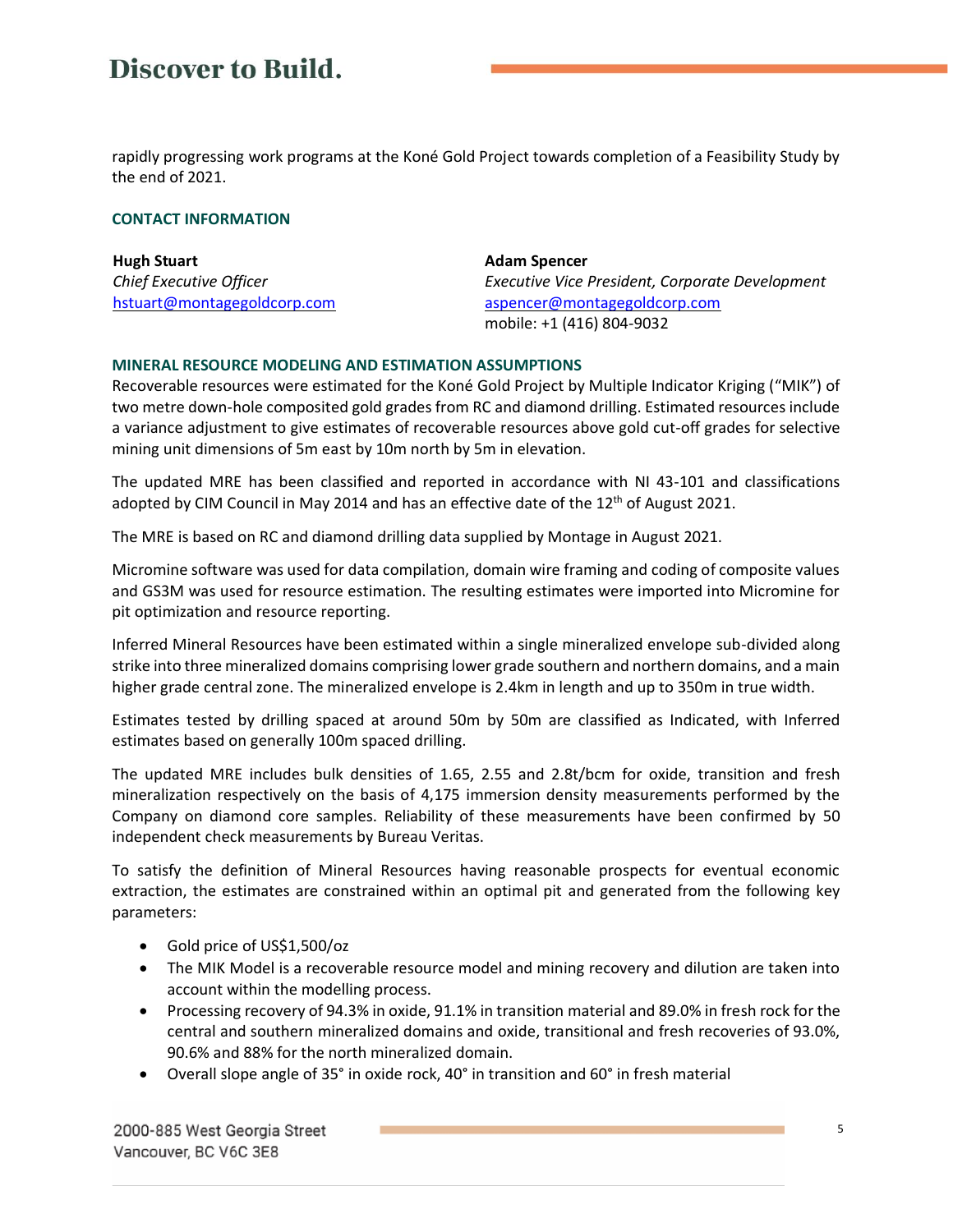- Average mining costs of US\$2.63 per tonne
- Average processing costs (including G&A) of US\$6.62 per tonne
- Total selling costs (including state and third-party royalties) of US\$102.2/oz

The pit shell constraining the estimates extents over 2.5km of strike to a maximum depth of around 550m.

### **QUALITY ASSURANCE/QUALITY CONTROL**

All drilling was carried out under the supervision of Montage personnel. All drilling data completed by Montage utilized the following procedures and methodologies:

- RC drilling used a 5.25-inch face sampling pneumatic hammer with generally 1m samples collected into 60 litre plastic bags. Samples were kept dry by maintaining enough air pressure to exclude groundwater inflow. If water ingress exceeded the air pressure, RC drilling was stopped, and drilling converted to diamond core tails. Once collected, RC samples were riffle split through a three-tier splitter to yield a 12.5% representative sample for submission to the analytical laboratory. The residual 87.5% sample was stored at the drill site until assay results were received and validated. Coarse reject samples for all mineralized samples corresponding to significant intervals are retained and stored on-site at the Company controlled core yard.
- Diamond drill holes were drilled with PQ and HQ diamond drill bits. The core marked up and logged, and generally 1m samples (minimum 0.05m) were then cut into equal halves using a diamond saw. One half of the core was left in the original core box and stored in a secure location at the Company core yard at Fadiadougou. The other half was sampled, catalogued, and placed into sealed bags and securely stored at the site until shipment.
- All samples for the period 2017-2018 were shipped to the Intertek Laboratory in Tarkwa, Ghana and Bureau Veritas Laboratory in Abidjan for preparation and assay. All samples for the period 2019 to 2020 were shipped to the Bureau Veritas Laboratory. The samples for 2021 programme were shipped to either Bureau Veritas of Intertek. Both Intertek and Bureau Veritas are independent of Montage.
- At both laboratories, samples were dried and crushed by the laboratory to -2mm and a 1.5kg split prepared from the coarse crushed material for pulverizing to -75um. Gold analysis was undertaken using a 50-gram charge and fire assay with an atomic absorption finish. Quality control procedures included systematic insertion of blanks, duplicates and sample standards into the sample stream.

For more information on the Company's QA/QC and sampling procedures, please refer to SEDAR for the NI 43-101 Technical Report entitled "Preliminary Economic Assessment for the Koné Gold Project, Côte d'Ivoire". The Company will file an NI 43-101 Technical Report on the updated MRE within 45 days of this release.